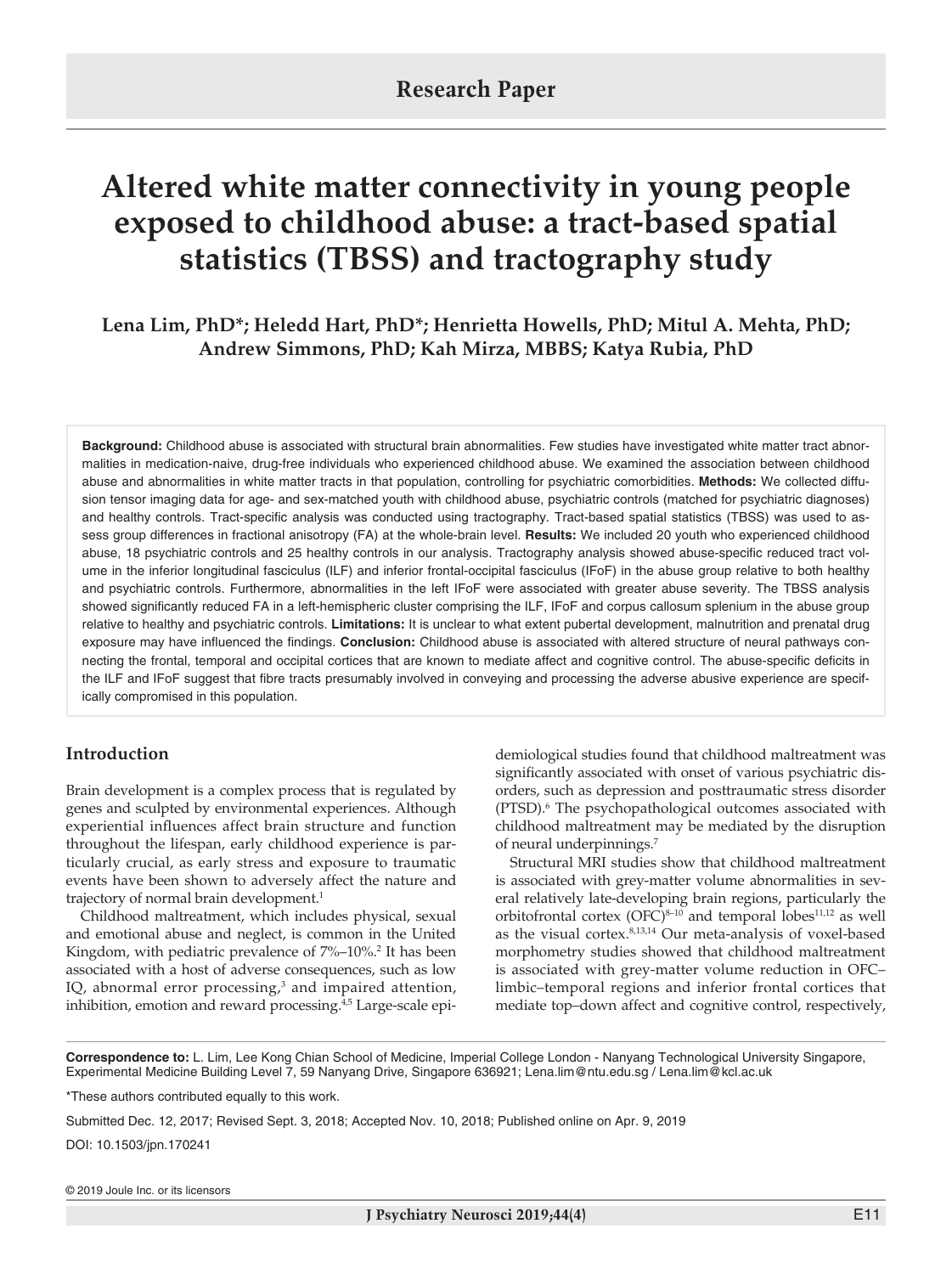and in the left motor and somatosensory cortices that mediate sensory functions.10

Compared with the extensive research on grey-matter volume abnormalities in childhood maltreatment, fewer studies have examined white-matter tracts in this population. Brain regions do not function independently; they are interconnected through a complex system of short- and long-range white-matter tracts.<sup>15</sup> White matter connectivity regulates the speed and timing of activation across neural networks, which are essential for optimal performance of higher-order tasks that rely on integrated information processing.16

Diffusion tensor imaging (DTI) measures the restricted diffusion of water molecules and provides a more detailed assessment of fibre tracts than conventional MRI and has emerged as a powerful technique for examining structural connectivity.17 Fractional anisotropy (FA), a DTI-derived metric, describes the directionality of water diffusion and may reflect aspects of membrane integrity and myelin thickness, where decreased FA is usually associated with white-matter disruption.18 Tractography facilitates the reconstruction of 3-dimensional trajectories of specific white-matter tracts and probes their microstructure, which allows a more detailed analysis of specific subpopulations of fibres and indirect volumetric indices (e.g., number of streamlines and tract volume).19 These volumetric indices can be indicative of the speed of communication between different brain regions. Tract-based spatial statistics (TBSS), on the other hand, is a fully automated approach that permits a whole-brain analysis of white matter in a voxel-wise manner, which allows the identification of white-matter differences in specific regions beyond a priori-defined tracts.<sup>20</sup> Therefore, we used these complementary methods to examine atypical white-matter tracts in youth exposed to childhood abuse.

Stress can affect white-matter tract development, as corticosteroids can suppress the final mitosis of glial cells necessary for myelination.<sup>21</sup> Moreover, given the protracted postnatal development timeline of white matter, $22$  it may be particularly vulnerable to the neurotoxic impact of childhood trauma, especially during certain sensitive periods. Several DTI studies reported that childhood maltreatment was associated with reduced FA in various large white-matter tracts, particularly the inferior fronto–occipital fasciculus (IFoF), which is a direct pathway connecting the occipital, posterior temporal and the OFC areas;<sup>23-25</sup> the inferior longitudinal fasciculus (ILF) connecting the occipital with the anterior temporal cortex,23,26,27 which is considered to be an indirect pathway connecting similar brain areas as the IFoF and anteriorly joins the uncinate fasciculus to relay information to the OFC; the superior longitudinal fasciculus (SLF) connecting the Broca and Wernicke areas; $24,25,27$  the corpus callosum (splenium) connecting the (posterior) left and right cerebral hemispheres;<sup>24,25</sup> and the uncinate fasciculus connecting the anterior temporal lobe with the medial and lateral OFC.<sup>28</sup>

Given that childhood maltreatment is associated with the development of psychiatric complications,<sup>29</sup> it is crucial to control for these in order to disentangle the effects of maltreatment from psychiatric comorbidities.10 So far, only 3 DTI studies included a psychiatric group without childhood maltreatment;25,30,31 however, those studies used adult samples and focused only on depression, which limits the generalizability of their findings to other psychiatric comorbidities. Furthermore, a number of DTI studies have not measured and/or controlled for drug abuse<sup>23,28</sup> and medication use,<sup>23,26-28,30</sup> which are known to affect brain structure.32

The aim of the present study was to examine the association between childhood abuse and white-matter tract abnormalities by conducting tract-specific and whole-brain analyses in medication-naive, drug-free youth with documented childhood physical abuse compared with healthy controls. To assess the specificity of the association with abuse, we included a third group of psychiatric controls that was matched with the abuse group on psychiatric comorbidities. Sexual abuse was excluded because it has different effects on brain structure<sup>33</sup> and different behavioural and psychiatric consequences.<sup>34</sup> It has also been argued that childhood sexual abuse is associated with experiences unique to sexual victimization relative to other abuse experiences; for example, traumatic sexualization, betrayal, stigmatization as well as feelings of guilt and shame may affect victims of sexual abuse differently than victims of other abuse experiences.35 For these reasons, and in order to obtain a more homogeneous group, we included youth exposed only to childhood physical abuse. Nevertheless, it is unrealistic to separate physical abuse from typically co-occurring emotional abuse and neglect because psychological maltreatment would be present in almost all cases of physical maltreatment.<sup>36</sup> Hence, it is unlikely that the abused victim would experience severe physical abuse without experiencing at least moderate levels of emotional abuse and neglect concurrently; however, physical abuse does not always co-occur with sexual abuse.

Given that childhood maltreatment is associated with grey-matter volume deficits in OFC–limbic–temporal and  $\overline{\text{occipital}}$  visual regions, $8,10,13,14$  along with abnormalities in the white-matter tracts connecting these regions, $23-27$  we hypothesized that the abuse group would have white-matter tract abnormalities, particularly of the IFoF and ILF, relative to both the healthy and psychiatric control groups. We also investigated atypical FA in regions beyond our a priori– defined tracts with a whole-brain TBSS analysis.

## **Methods**

## *Participants*

Youth with childhood abuse, psychiatric controls and healthy controls who were right-handed, medication-naive, drug-free and matched for age and sex were assessed by a child psychiatrist (K.M.) using the Development and Well-Being Assessment (DAWBA),<sup>37</sup> designed to generate ICD-10 and DSM-IV psychiatric diagnoses. The Strengths and Difficulties Questionnaires (SDQ)<sup>38</sup> and Beck Depression Inventory (BDI)<sup>39</sup> were also used to provide symptom scores on psychopathology. We assessed IQ using the Wechsler Abbreviated Scale of Intelligence (WASI).40 The Childhood Trauma Questionnaire  $(CTQ)^{41}$  was used to measure the severity of childhood physical, sexual and emotional abuse as well as physical and emotional neglect. Socioeconomic status (SES) was measured by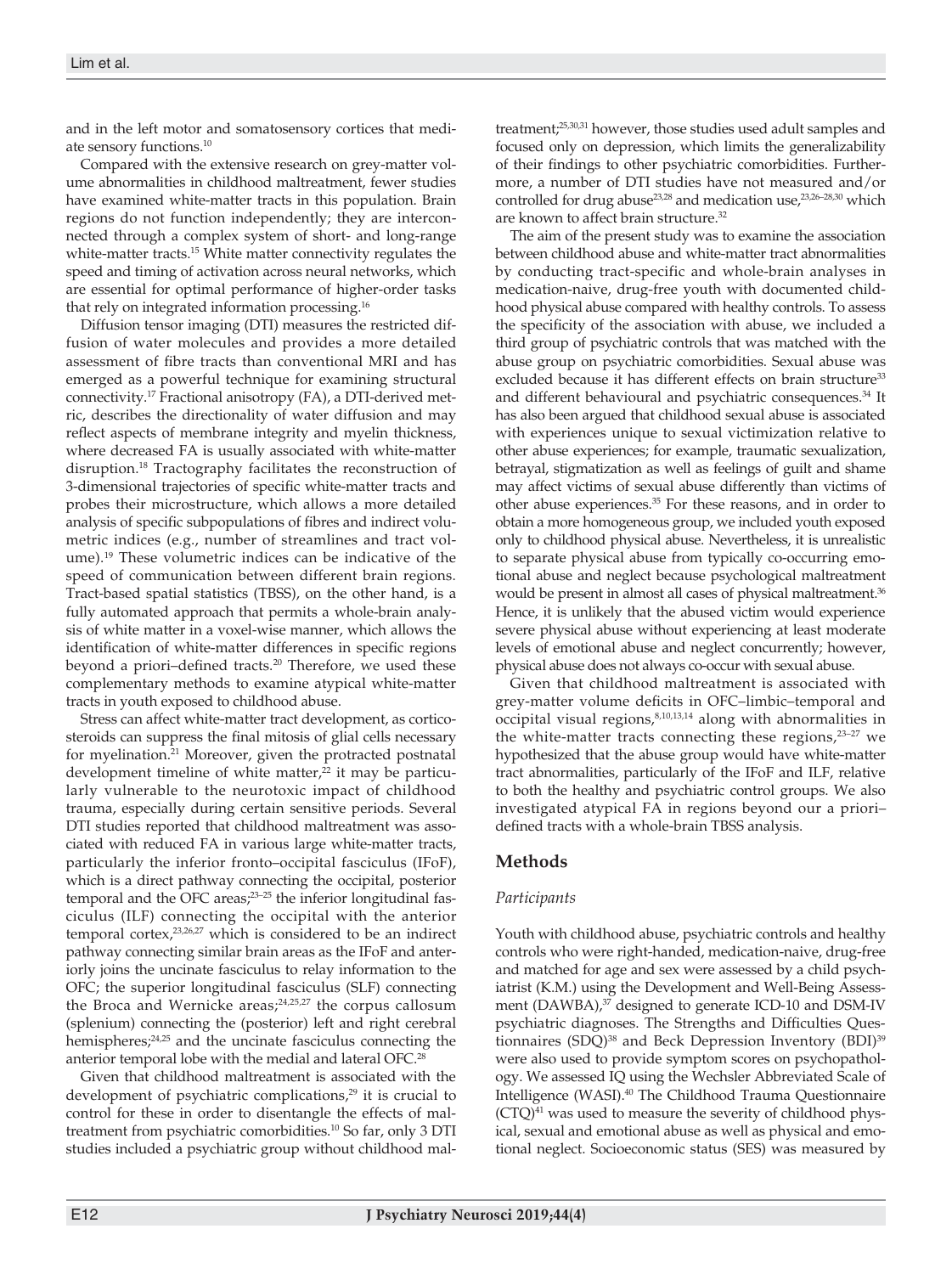2 nonsensitive items (on housing tenure and room occupancy) from the Family Affluence Scale (FAS).<sup>42</sup>

The 23 youth who experienced physical abuse before the age of 12 years were first recruited through social services and psychiatric clinics. They or their guardians were first asked to provide signed permission to contact social services for written confirmation of official records of physical abuse. The Childhood Experience of Care and Abuse (CECA) interview43 was used to corroborate the CTQ and provide additional information including the age at onset and duration of abuse. Participants scored 13 or higher (i.e., the cut-off for severe/extreme physical abuse)<sup>41</sup> on the CTQ physical abuse subscale, and information from the CECA interview and the CTQ were consistent with the official records. Common psychiatric comorbidities included PTSD, depression, anxiety and conduct disorder.

The 20 psychiatric patients who were matched with the abuse group on psychiatric comorbidities but who had no history of childhood maltreatment (scoring below the cut-offs for the respective CTQ subscales) $41$  were recruited through psychiatric clinics and social services. Patients with PTSD experienced non-abuse-related trauma (e.g., witnessed a murder, experienced a car accident or the death of a loved one).

Participants in the childhood abuse and psychiatric control groups who were recruited from social services did not have any psychiatric diagnoses beforehand, and their family physicians were subsequently notified by the child psychiatrist (K.M.). Those who were recruited from clinics were new clinical cases and had not yet started any treatment, and the diagnoses made using the DAWBA were consistent with the patients' diagnoses in the clinics. None of the participants was receiving any treatment at the time of recruitment and scanning.

The 27 healthy controls with no history of psychiatric illness and childhood maltreatment (scoring below the same cut-offs for the respective CTQ subscales) were recruited through advertisements in the same geographic areas of South London to ensure similar socioeconomic background.

Exclusion criteria for all participants were childhood sexual abuse, drug abuse, learning disability, neurologic abnormalities, epilepsy, IQ below 70 and MRI contraindications. Urine screening for recent drug use was conducted with 10-panel urine drug test integrated cups (T-Cup; Testfield). Participants were also asked about drug use in the previous 4 weeks; most did not use any drugs in the last 4 weeks before the scan and there were no significant group differences (Appendix 1, Table S1, available at jpn.ca/170241-a1). All participants, or their guardians if they were younger than 18 years, provided written informed consent to participate in the study. The study was approved by the local NHS Research Ethics Committee.

### *Image acquisition and processing*

The DTI acquisition procedures are described in Appendix 1. Diffusion data were preprocessed using ExploreDTI (www. exploredti.org).

We assessed group differences in head motion, as this may affect quantitative diffusion measurements. We quantified head motion as the mean volume  $\times$  volume translation and

rotation. This was calculated as the average across the translation or rotation component of the affine registration performed between each volume and the first volume, and *t* tests were then performed between the 2 groups for each of the 2 motion measures. As there were no significant group differences in mean translation ( $F_{2,60} = 0.8$ ,  $p = 0.45$ ) or rotation ( $F_{2,60} = 2.2$ ,  $p = 0.1$ ), we did not use motion as a nuisance regressor in our results.

Outlier profiles of each diffusion scan were generated using ExploreDTI during the quality check stage of preprocessing, with no difference between groups observed  $(F_{2,60} =$ 1.20,  $p > 0.05$ ). All scans were then corrected for head motion using ExploreDTI.

#### *Tractography*

We performed virtual dissections of the left and right ILF and IFoF according to previous studies<sup>19</sup> (Fig. 1). Regions of interest (ROIs) were delineated in the FA maps of each participant in native space using previously described anatomic guidelines to constrain the whole-brain tractogram.19 Two ROI approaches were used for each tract to show the full extent of white-matter streamlines running through each ROI. Specifically, the ILF was dissected to show streamlines running between the occipital lobe (1 ROI in the coronal plane within the white matter of the occipital lobe) and the temporal pole (1 ROI in the coronal plane within the white matter of the anterior temporal lobe). The IFoF was dissected using the same occipital lobe ROI as used for the ILF and a second ROI delineated in the coronal plane within the external capsule.

Group differences were examined for each measurement (i.e., streamline count, tract volume, FA, mean diffusivity and radial diffusivity) using analysis of variance (ANOVA) with SPSS software (SPSS, Inc.), controlling for IQ, age and sex. Comparisons for specific tracts were considered to be statistically significant if they survived Bonferroni correction for multiple comparisons ( $p < 0.0125$ , 2 tracts for each hemisphere).

#### *Tract-based spatial statistics*

Each participant's FA map was transformed into standard stereotactic space (using the FMRIB58 template), and a mean FA map for the whole sample was used to create the average core "skeleton." Skeleton images of each participant's FA map were then produced and projected onto the mean skeleton using a general linear model to identify voxels where FA value differed significantly among these skeletons.<sup>20</sup> The design matrix used IQ, age and sex as covariates. Five thousand permutations were applied. The statistical threshold was set at  $p < 0.05$ , fully corrected for multiple comparison using threshold-free cluster enhancement (TFCE) across all whitematter tracts in the whole-brain analysis.

#### *Exploratory correlational analysis*

Finally, Pearson correlations were used to explore possible associations between tract-specific measurements and SDQ within each group and with abuse measures (severity, age at onset and duration of abuse) within the abuse group.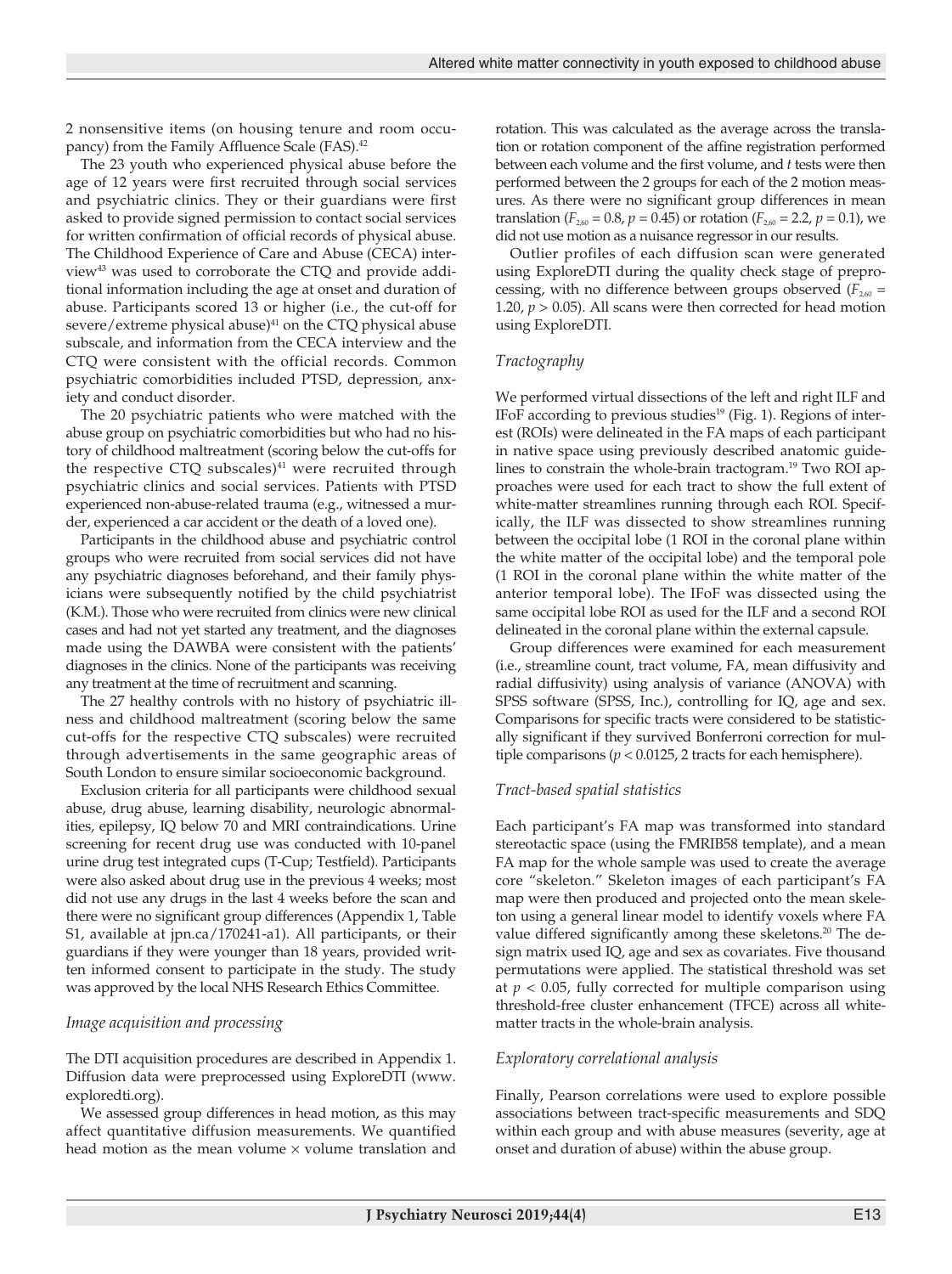## **Results**

#### *Participants*

We included 63 youth in our analyses. Of the 23 youth recruited to the abuse group, 3 were excluded owing to MRI motion artifacts, leaving a final sample of 20 participants in that group. Of the 20 recruited psychiatric controls, 2 were excluded owing to motion artifacts, leaving a final sample of 18 patients in that group. Of the 27 healthy controls recruited, 2 were excluded due to motion artifacts, leaving a final sample of 25 participants in that group. The demographic and clinical characteristics of participants are shown in Table 1.

The groups did not differ significantly in age, sex, race or SES, but they differed in IQ, which was expected as this is typical for these populations<sup>44</sup> (Table 1). Participants in the childhood abuse group did not mention any head trauma injuries or loss of consciousness from the abuse in the CECA interview. All MRIs were also reviewed by a radiologist, and no traumatic brain injury or incidental findings were discovered. Hence, mild traumatic brain injury is unlikely to affect the findings. Although we selected participants with severe childhood physical abuse, they also experienced marked/ severe emotional abuse and neglect (Table 1), which typically co-occur with physical abuse; hence, they seem to adequately represent the childhood abuse population.36

The healthy controls scored significantly lower than the abuse group on the BDI  $(p < 0.01)$  and all SDQ difficulties subscales  $(p < 0.01)$ , and they scored lower than psychiatric controls on the BDI  $(p < 0.001)$  and all SDQ difficulties subscales (*p* < 0.05) except for SDQ conduct problems. The abuse group scored significantly higher than psychiatric controls, who did not differ from healthy controls, on the SDQ conduct problems subscale (*p* < 0.01; Table 1).



**Fig. 1:** (A) Tractography reconstructions of the inferior longitudinal fasciculus (ILF) and inferior fronto-occipital fasciculus (IFoF) tracts. (B) Differences in the tract volume of the ILF and IFoF between the childhood abuse group, psychiatric controls and healthy controls. Statistically significant differences between the childhood abuse group and psychiatric and healthy control groups within each tract are indicated with asterisks (\**p* < 0.05; \*\**p* < 0.01).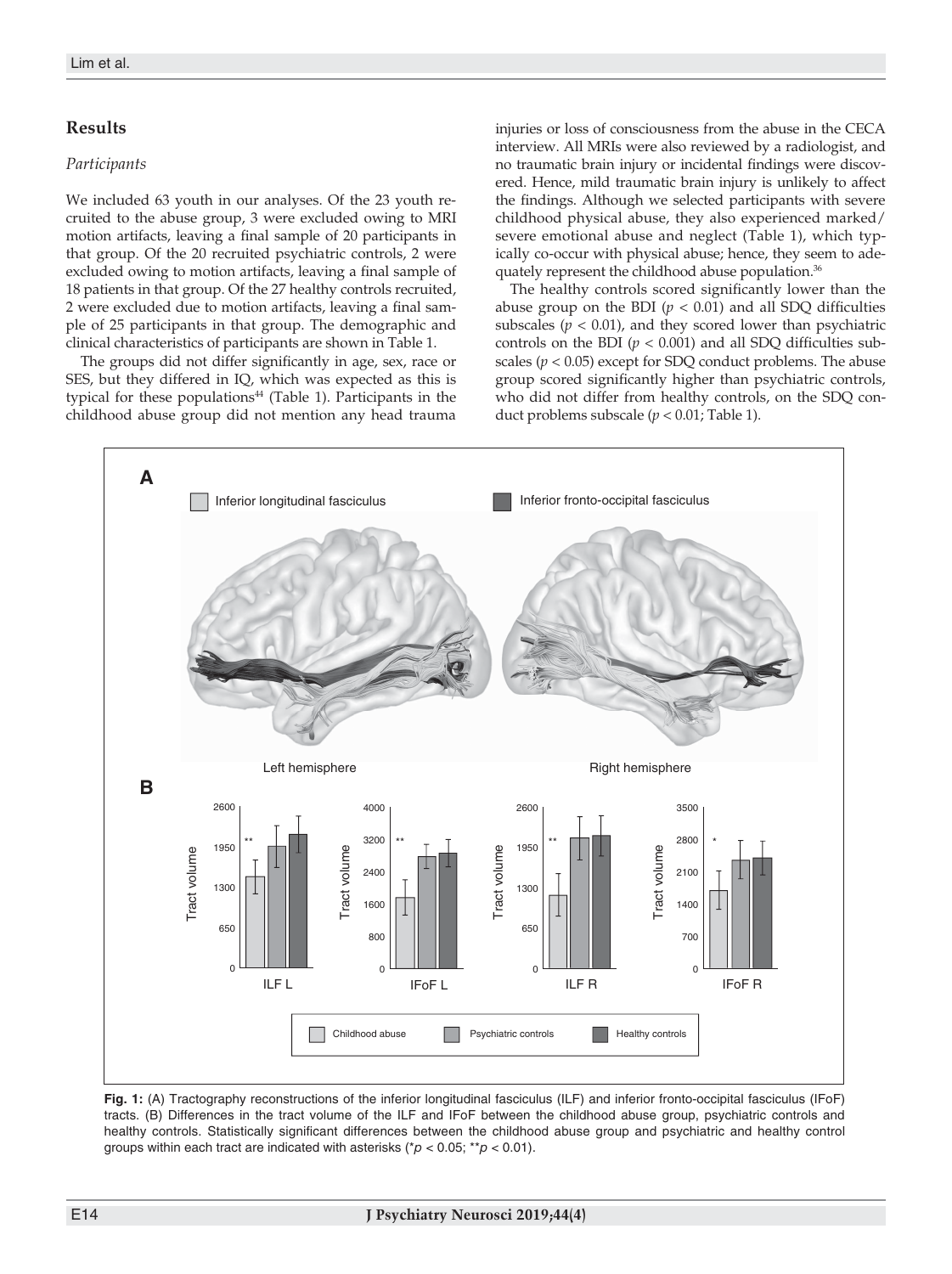## *Tractography analysis*

The abuse group had significantly lower tract volume of the left ILF, right ILF and left IFoF than both healthy (*p* < 0.01) and psychiatric controls  $(p < 0.01)$  (Table 2, Fig. 1); lower streamline count of the right ILF and left IFoF than both healthy (*p* < 0.01) and psychiatric controls (*p* < 0.01); and lower FA of the left IFoF than healthy controls ( $p = 0.01$ ) (Table 2). There were no significant differences between the healthy and psychiatric controls.

#### *Tract-based spatial statistics analysis*

The abuse group, relative to healthy controls, had significantly reduced FA in a left-hemispheric posterior region comprising the ILF, IFoF, splenium of the corpus callosum and the SLF  $(p = 0.02, TFCE-corrected)$  (Table 3, Fig. 2). Mean FA values of this region were extracted for comparison between the abuse and psychiatric groups using ANOVA with SPSS24, controlling for IQ, age and sex. The abuse group had significantly reduced FA relative to psychiatric controls  $(F<sub>1,36</sub> = 16.4, p < 0.001)$ , which suggests that compromised microstructure of this region may be abuse-specific. The psychiatric controls had marginally lower FA than healthy controls in this region ( $F_{1,41} = 3.89$ ,  $p = 0.06$ ). There were no significant regions with increased FA for the abuse versus healthy and psychiatric groups.

#### *Exploratory correlational analysis*

Reduced FA of the left IFoF was significantly associated with higher CTQ physical neglect (*r* = –0.52, *p* < 0.05), emotional neglect (*r* = –0.48, *p* < 0.05) and CTQ total score (*r* = –0.50, *p* < 0.05) within the abuse group (Appendix 1, Fig. S1). For the healthy controls, FA of the lower left IFoF was significantly associated with higher SDQ emotion (*r* = –0.61, *p* < 0.05) and

| Table 1: Demographic characteristics of 20 youth exposed to childhood abuse, 18 psychiatric controls and 25 healthy controls |  |  |  |
|------------------------------------------------------------------------------------------------------------------------------|--|--|--|
|------------------------------------------------------------------------------------------------------------------------------|--|--|--|

|                                          |                               | Group; mean $\pm$ SD or no. (%)    |                                |            |            |                  |
|------------------------------------------|-------------------------------|------------------------------------|--------------------------------|------------|------------|------------------|
| Characteristic                           | Childhood abuse<br>$(n = 20)$ | Psychiatric controls<br>$(n = 18)$ | Healthy controls<br>$(n = 25)$ | $F_{2.60}$ | $p$ value* | Between groups   |
| Age, yrt                                 | $17.1 \pm 2.52$               | $16.8 \pm 2.65$                    | $17.75 \pm 1.61$               | 0.85       | 0.43       |                  |
| Socioeconomic status                     | $2.81 \pm 0.70$               | $3.00 \pm 0.69$                    | $3.28 \pm 0.74$                | 2.59       | 0.09       |                  |
| IQ                                       | $92.1 \pm 15.5$               | $92.8 \pm 12.8$                    | $105.3 \pm 10.5$               | 7.56       | 0.001      | CA, PC < HC      |
| Strengths and Difficulties Questionnaire |                               |                                    |                                |            |            |                  |
| <b>Emotional problems</b>                | $4.35 \pm 2.82$               | $5.00 \pm 3.03$                    | $2.09 \pm 1.56$                | 7.94       | 0.001      | CA, PC > HC      |
| Conduct problems                         | $4.10 \pm 2.17$               | $2.33 \pm 2.20$                    | $1.83 \pm 1.59$                | 7.55       | 0.001      | $CA > PC$ , $HC$ |
| Hyperactivity                            | $5.40 \pm 2.28$               | $4.72 \pm 2.72$                    | $3.00 \pm 2.13$                | 5.93       | 0.005      | CA, PC > HC      |
| Peer problems                            | $3.65 \pm 1.51$               | $2.61 \pm 1.98$                    | $1.22 \pm 1.78$                | 9.56       | < 0.001    | CA, PC > HC      |
| Prosocial                                | $7.30 \pm 1.72$               | $8.50 \pm 1.79$                    | $8.04 \pm 1.46$                | 2.59       | 0.09       |                  |
| Total difficulties score                 | $17.5 \pm 6.75$               | $14.7 \pm 6.31$                    | $8.13 \pm 5.67$                | 12.9       | < 0.001    | CA, PC > HC      |
| <b>Beck Depression Inventory</b>         | $15.6 \pm 10.8$               | $19.9 \pm 10.3$                    | $5.92 \pm 6.09$                | 8.03       | 0.001      | CA, PC > HC      |
| Childhood Trauma Questionnaire           |                               |                                    |                                |            |            |                  |
| Physical abuse                           | $20.2 \pm 5.53$               | $6.00 \pm 1.50$                    | $5.52 \pm 0.96$                | 133.9      | < 0.001    | $CA > PC$ , $HC$ |
| <b>Emotional abuse</b>                   | $17.3 \pm 4.76$               | $6.89 \pm 1.84$                    | $6.60 \pm 2.63$                | 69.5       | < 0.001    | $CA > PC$ , $HC$ |
| Sexual abuse                             | $5.05 \pm 0.22$               | $5.28 \pm 0.56$                    | $5.05 \pm 0.28$                | 2.08       | 0.13       |                  |
| Physical neglect                         | $13.4 \pm 5.40$               | $6.72 \pm 2.22$                    | $6.08 \pm 2.41$                | 26.3       | < 0.001    | $CA > PC$ , $HC$ |
| <b>Emotional neglect</b>                 | $17.8 \pm 4.73$               | $9.00 \pm 3.68$                    | $8.40 \pm 3.67$                | 33.2       | < 0.001    | $CA > PC$ , $HC$ |
| Age at onset of (physical) abuse, yr     | $3.85 \pm 2.80$               |                                    |                                |            |            |                  |
| Duration of (physical) abuse, yr         | $8.00 \pm 3.15$               |                                    |                                |            |            |                  |
| Male sex                                 | 12 (65)                       | 8(45)                              | 16 (76)                        | 4.52§      | 0.11       |                  |
| DSM-IV Psychiatric diagnosis             |                               |                                    |                                |            |            |                  |
| <b>PTSD</b>                              | 10(50)                        | 11(61)                             |                                |            |            |                  |
| Depression                               | 5(25)                         | 5(28)                              |                                |            |            |                  |
| Anxiety disorders                        | 4(20)                         | 5(27)                              |                                |            |            |                  |
| Social phobia                            | 2(10)                         | 2(11)                              |                                |            |            |                  |
| Panic disorder                           | 1(5)                          | 1(6)                               |                                |            |            |                  |
| <b>ADHD</b>                              | 1(5)                          | 1(6)                               |                                |            |            |                  |
| ODD/CD/other disruptive<br>behaviours    | 4(20)                         | 3(17)                              |                                |            |            |                  |

ADHD = attention-deficit/hyperactivity disorder; CA = childhood abuse group; CD = conduct disorder; HC = healthy controls; ODD = oppositional defiant disorder; PC = psychiatric control group; PTSD = post-traumatic stress disorder. \*Bonferroni-corrected.

†Age range 13–20 years.

 $\Schi^2$ <sub>2</sub>.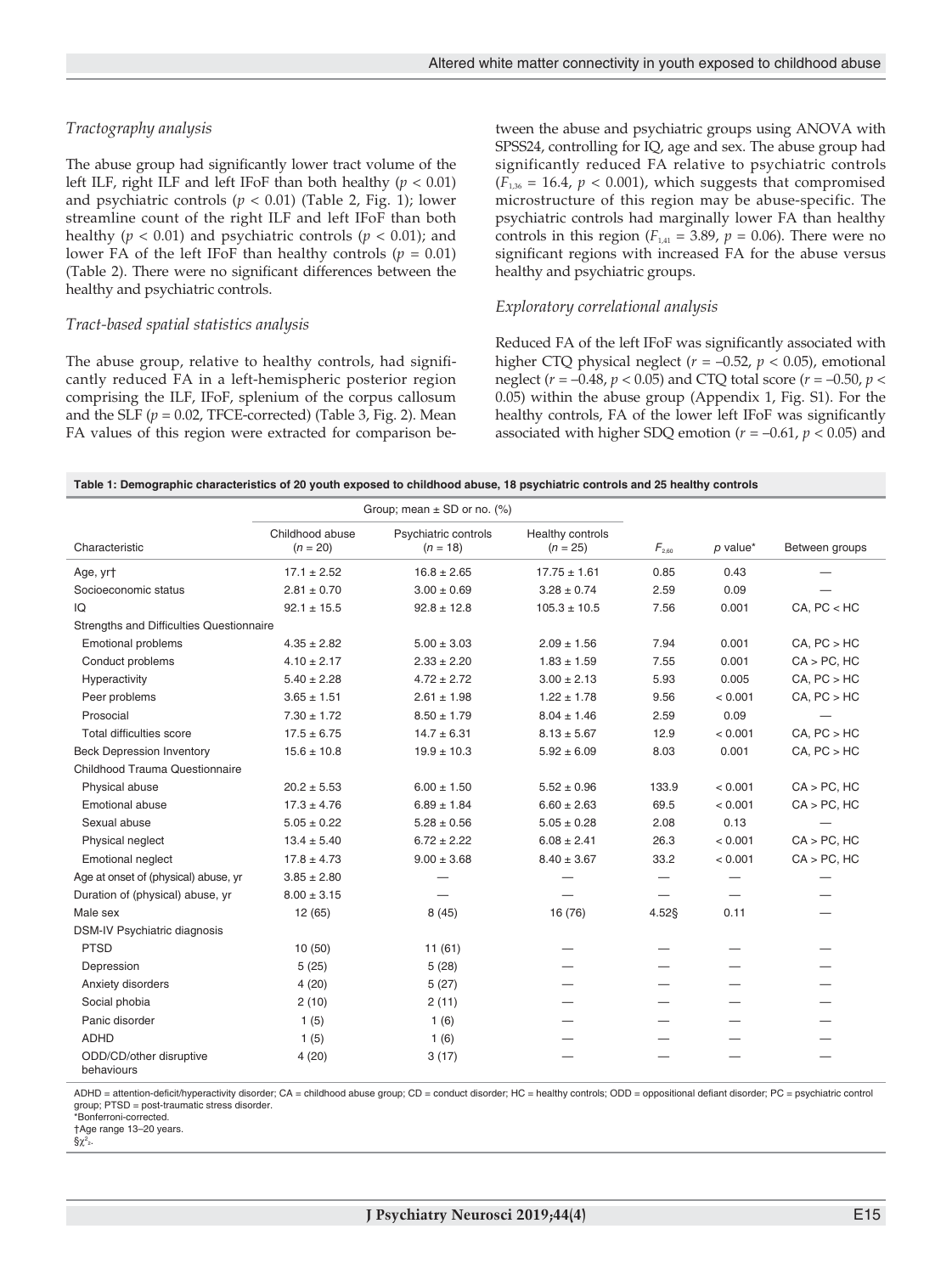|               |                             |       |                                  | $Group; mean \pm SD$ |                              |        |                                        |          |            | CA v. HC comparisons |                          |            | CA v. PC comparisons |                          |
|---------------|-----------------------------|-------|----------------------------------|----------------------|------------------------------|--------|----------------------------------------|----------|------------|----------------------|--------------------------|------------|----------------------|--------------------------|
| Tract         | Childhood abuse<br>$n = 20$ |       | Psychiatric controls<br>$n = 18$ |                      | Healthy controls<br>$n = 25$ |        | $\mathsf{F}_{\scriptscriptstyle 2.57}$ | p value  | $F_{1,40}$ | p value              | Between<br>dionb         | $F_{1,33}$ | p value              | Between<br>dhoub         |
| Left ILF      |                             |       |                                  |                      |                              |        |                                        |          |            |                      |                          |            |                      |                          |
| Streamlines   | 426                         | 270   | 614                              | 364                  | 726                          | 396    | 3.23                                   | 0.047    | 4.47       | 0.041                | CA < HC                  | 4.58       | 0.040                | CA < PC                  |
| Tract volume  | 1465                        | 544   | 1953                             | 673                  | 2149                         | 591    | 6.23                                   | $0.004*$ | 9.02       | 0.005                | CA < HC                  | 10.4       | 0.003                | CA < PC                  |
| £             | 0.495                       | 0.021 | 0.499                            | 0.022                | 0.501                        | 0.021  | 0.42                                   | 0.66     | 0.45       | 0.51                 |                          | 1.01       | 0.32                 |                          |
| QM            | 0.793                       | 0.026 | 0.790                            | 0.033                | 0.786                        | 0.021  | 1.35                                   | 0.27     | 3.66       | 0.07                 |                          | 0.19       | 0.67                 |                          |
| œ             | 0.553                       | 0.027 | 0.547                            | 0.0316               | 0.543                        | 0.0250 | 0.96                                   | 0.39     | 2.29       | 0.14                 | $\overline{\phantom{a}}$ | 0.62       | 0.44                 | $\overline{\phantom{a}}$ |
| Right ILF     |                             |       |                                  |                      |                              |        |                                        |          |            |                      |                          |            |                      |                          |
| Streamlines   | 339                         | 282   | 666                              | 393                  | 719                          | 404    | 7.15                                   | $0.002*$ | 11.9       | 0.001                | CA < HC                  | 11.2       | 0.002                | CA < PC                  |
| Tract volume  | 1180                        | 684   | 2091                             | 695                  | 2132                         | 650    | 12.2                                   | $0.001*$ | 16.7       | 0.001                | CA < HC                  | 19.3       | 0.001                | CA < PC                  |
| FA            | 0.480                       | 0.040 | 0.486                            | 0.023                | 0.493                        | 0.022  | 0.76                                   | 0.47     | 1.13       | 0.29                 | $\overline{1}$           | 0.37       | 0.55                 | $\overline{1}$           |
| $\frac{1}{2}$ | 0.792                       | 0.027 | 0.786                            | 0.032                | 0.780                        | 0.020  | 0.67                                   | 0.52     | 1.54       | 0.22                 | 1                        | 0.43       | 0.52                 |                          |
| $\Omega$      | 0.561                       | 0.037 | 0.553                            | 0.033                | 0.545                        | 0.024  | 1.14                                   | 0.33     | 2.16       | 0.15                 | $\overline{\phantom{a}}$ | 0.75       | 0.39                 | $\overline{\phantom{a}}$ |
| Left IFoF     |                             |       |                                  |                      |                              |        |                                        |          |            |                      |                          |            |                      |                          |
| Streamlines   | 406                         | 330   | 849                              | 436                  | 960                          | 509    | 10.0                                   | $0.001*$ | 12.6       | 0.001                | CA < HC                  | 13.9       | 0.001                | CA < PC                  |
| Tract volume  | 1762                        | 872   | 2776                             | 599                  | 2860                         | 677    | 14.3                                   | $0.001*$ | 14.8       | 0.001                | CA < HC                  | 17.7       | 0.001                | CA < PC                  |
| FÃ            | 0.499                       | 0.027 | 0.510                            | 0.026                | 0.516                        | 0.024  | 3.20                                   | 0.048    | 7.41       | 0.010                | CA < HC                  | 2.08       | 0.16                 |                          |
| QM            | 0.810                       | 0.029 | 0.794                            | 0.032                | 0.796                        | 0.020  | 3.05                                   | 0.05     | 5.93       | 0.020                | CA > HC                  | 3.65       | 0.065                | CA > PC                  |
| RD            | 0.561                       | 0.036 | 0.542                            | 0.036                | 0.540                        | 0.027  | 3.74                                   | 0.03     | 8.46       | 0.006                | CA > HC                  | 3.37       | 0.075                | CA > PC                  |
| Right IFoF    |                             |       |                                  |                      |                              |        |                                        |          |            |                      |                          |            |                      |                          |
| Streamlines   | 409                         | 332   | 676                              | 384                  | 706                          | 356    | 2.74                                   | 0.07     | 2.14       | 0.15                 |                          | 6.04       | 0.019                | CA < PC                  |
| Tract volume  | 1694                        | 831   | 2352                             | 830                  | 2390                         | 733    | 3.61                                   | 0.03     | 2.91       | 0.10                 |                          | 7.04       | 0.012                | CA < PC                  |
| FÃ            | 0.496                       | 0.017 | 0.502                            | 0.022                | 0.509                        | 0.022  | 1.59                                   | 0.21     | 3.57       | 0.07                 |                          | 1.33       | 0.26                 | $\overline{\phantom{a}}$ |
| SD            | 0.801                       | 0.030 | 0.802                            | 0.037                | 0.793                        | 0.020  | 0.20                                   | 0.82     | 0.47       | 0.50                 |                          | 0.02       | 0.89                 |                          |
| œ             | 0.558                       | 0.026 | 0.554                            | 0.035                | 0.543                        | 0.023  | 0.74                                   | 0.48     | 2.25       | 0.14                 | $\overline{\phantom{a}}$ | 0.18       | 0.67                 | $\overline{\phantom{a}}$ |

peer ( *r* = –0.46, *p* < 0.05) prob lems and SDQ total score ( *r* = –0.51, *p* < 0.05). Lower left ILF tract volume was significantly associated with higher SDQ peer (*r* = –0.67, *p* < 0.05) and hyperactivity (*r* = –0.69, *p* < 0.05) problems and SDQ total score (*r* = –0.63, *p* < 0.05) within the psychi atric control group. There were no significant correlations be tween SDQ and tract measure ments within the abuse group.

As the correlational analyses were exploratory, we did not correct for multiple comparisons, which would have rendered the findings nonsignificant.

# **Discussion**

To our knowledge, this is the first DTI study to examine the association between documented childhood abuse and alterations in the structure of neural path ways in medication-naive, drug -free youth, controlling for psychiatric comorbidities by the inclusion of a psychiatric control group. This is crucial to elucidate the effects of abuse independently from effects associated with psychiatric comorbidities or medication and drug abuse.10

As hypothesized, the abuse group had significantly reduced white -matter tract volume in the bilateral ILF and left IFoF com pared with both healthy and psychiatric controls. At the whole -brain level, the abuse group also had significantly reduced FA in a left -hemispheric posterior region comprising the ILF, IFoF, splenium of the corpus callosum and SLF relative to both healthy and psychiatric con trols. Reduced FA of the left IFoF, which was also found in the tractography results, correlated with greater abuse severity in the abuse group. This suggests differences exist not only at the microstructural level as measured by FA, but also at the volumetric level of the entire tract. Thus, differences in the white

\*Indicates values that survive Bonferroni correction for multiple comparisons.Indicates values that survive Bonferroni correction for multiple comparisons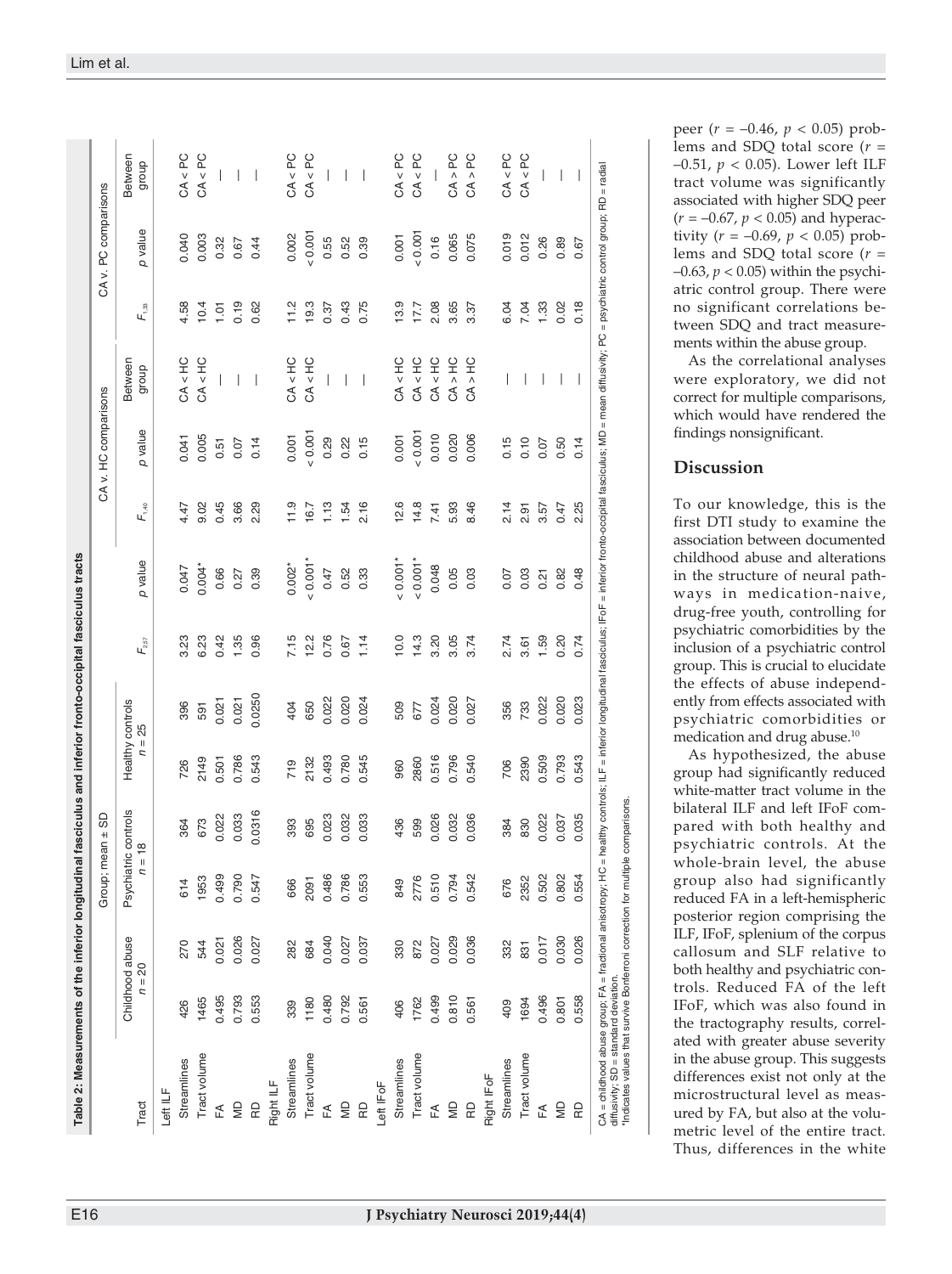matter of the ILF and IFoF, particularly in the left hemisphere, was specifically related to the abuse experience. Moreover, reduced FA of the left IFoF was significantly associated with higher SDQ emotion and peer problems in the healthy controls, reinforcing the association between the IFoF and emotional and social behaviours.

The ILF is a ventral associative bundle that mediates the fast transfer of visual signals from the visual areas to the amygdala and hippocampus, and neuromodulatory backprojections from the amygdala to early visual areas, enhancing the visual processing of emotionally significant stimuli.45 It is a key component of the visual–limbic pathway involved in facial affect recognition<sup>46</sup> and visual perception. $47$  The finding of an abuse-specific reduced white-matter microstructure of the ILF extends the findings of earlier studies that found decreased FA of the ILF in adolescents exposed to early neglect<sup>23</sup> and in young adults with childhood maltreatment,<sup>26,27</sup> where the decreased FA was furthermore related to poorer visual learning and memory in neglected adolescents<sup>23</sup> and with longer duration of abuse.<sup>26</sup>

**Table 3: Cluster of reduced white matter fractional anisotropy in the childhood abuse group compared with healthy controls (***p* **< 0.05, TFCE-corrected)**

| Cluster                                                                                                                                           | MNI coordinates<br><i>x</i> , <i>y</i> , <i>z</i> | Cluster size | p value |
|---------------------------------------------------------------------------------------------------------------------------------------------------|---------------------------------------------------|--------------|---------|
| Left inferior longitudinal fasciculus/inferior fronto-occipital<br>fasciculus/splenium of the corpus callosum/superior<br>longitudinal fasciculus | $-31. -69. -1$                                    | 678          | 0.02    |

MNI = Montreal Neurological Institute; TFCE = threshold-free cluster enhancement



**Fig. 2:** Whole-brain tract-based spatial statistics analysis of differences in fractional anisotropy FA values between the childhood abuse group and healthy controls (*p* < 0.05, TFCE-corrected). Sagittal, coronal and transversal axial sections of the white matter skeleton (white arrows) superimposed on the mean FA brain template. Black arrows indicate regions with significantly reduced FA values in the abuse group compared with healthy controls. The *x*, *y*, *z* coordinates are in standard Montreal Neurological Institute space. Images are in radiological convention (The right side of the image corresponds with the left hemisphere of the brain and vice versa). FA = fractional anisotropy; TFCE = threshold-free cluster enhancement.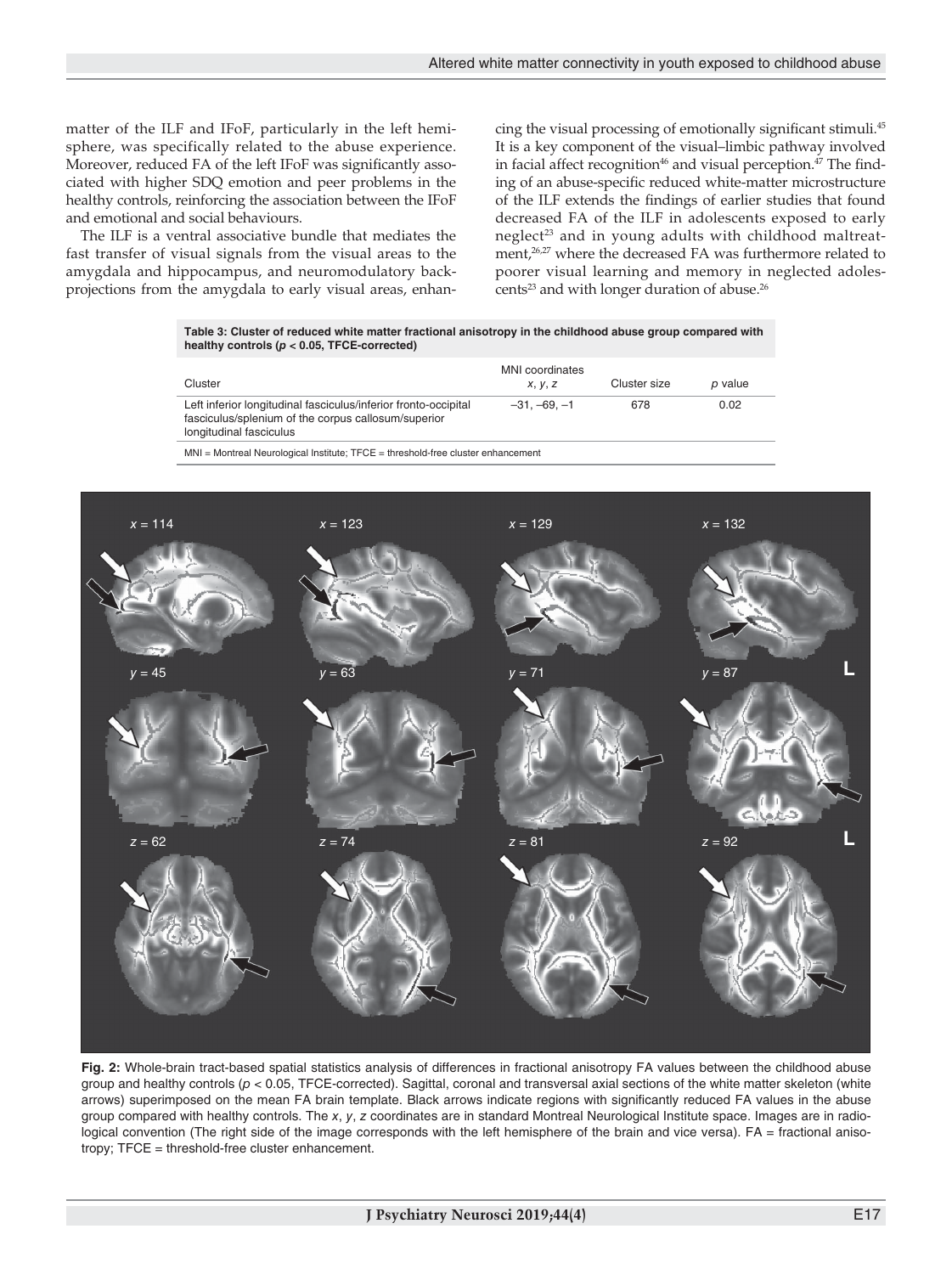The right hemisphere is particularly dominant for negative emotional processing in most individuals.<sup>48</sup> Thus, it seems that abuse exposure affects corticolimbic regions involved in emotional regulation and specifically targets the visual–limbic pathway involved in the emotional processing of (aversive) visual information. Given that the abuse experience has both visual and auditory components, the left ILF may also have been compromised as it is involved in language processing.<sup>49</sup> Interestingly, studies suggest that fearful facial expressions alone activate the right amygdala, while fearful facial expressions combined with fearful voices activate the left medial temporal gyrus.<sup>50</sup> Hence, the combined exposure to fearful faces and voices during a typical severe abuse episode may have disrupted the normal development of both the left and right ILF.

The IFoF, which overlaps spatially and functionally with the ILF, connects the ventral occipital, posterior temporobasal areas to the frontal lobe (inferior frontal, dorsolateral prefrontal and emotion-related OFC regions) and runs parallel to the ILF in its occipital course.<sup>51</sup> Hence, it is also involved in facial affect recognition,<sup>46</sup> visual and semantic processing, and in multimodal sensorimotor integration.<sup>52</sup> Altered microstructure of the IFoF is also consistent with the findings of earlier studies that reported lower FA of the IFoF in adolescents exposed to early neglect<sup>23</sup> and in individuals with childhood maltreatment.<sup>24,25</sup> The association between abuse experience and microstructure of the IFoF is further underpinned by the present findings of significant negative correlation between abuse severity and FA of the left IFoF.

The splenium of the corpus callosum interconnects the left and right occipital and inferior temporal cortices.<sup>51</sup> These regions form the ventral visual stream with reciprocal connections with the hippocampus and emotion-related structures such as the amygdala and OFC.<sup>53</sup> The splenium has a protracted myelination trajectory from birth to early adulthood with an accelerated growth during middle childhood that accompanies the development of visual–spatial integration.54 It is involved in the integration of somatosensory and emotional visual information in the 2 hemispheres.<sup>55</sup> Our findings also support earlier studies that found reduced FA of the splenium in individuals exposed to childhood maltreatment.<sup>24,25</sup>

Childhood maltreatment has been associated with abnormal development of the sensory systems that relay adverse sensory experiences. For instance, studies reported structural deficits in the occipital-lingual regions in children with maltreatment<sup>56</sup> and psychosocial deprivation,<sup>57</sup> in women who experienced childhood sexual/physical abuse,<sup>13</sup> and in young adults who witnessed domestic violence during childhood.14 These findings suggest that the sensory systems that process and interpret adverse sensory inputs may be altered by the abuse experience, reflecting an adaptive response of the developing brain to protect the child from highly hostile environmental conditions by gating sensory experiences and processing related to the abuse.<sup>33</sup>

Similarly, childhood maltreatment is associated with structural deficits in the emotion-related  $OFC<sup>8-10</sup>$  and amygdala regions,<sup>58</sup> along with functional abnormalities in frontolimbic regions while processing fearful or angry faces.59,60 Therefore, besides impairment in these individual regions, the findings of white-matter alterations in the ILF and IFoF tracts further suggest disruptions in visual–limbic–OFC pathways mediating sensory integration and cognitive or emotion regulation to sensory stimuli, which may also underlie the neuropsychological deficits in emotion and reward processing<sup>61,62</sup> observed in childhood maltreatment.

Given that large-scale epidemiological and longitudinal studies have consistently shown that childhood maltreatment is linked developmentally to psychiatric disorders,<sup>29</sup> it is crucial to control for these in order to disentangle the effects of maltreatment from psychiatric comorbidities.10 Therefore, the specificity of the present findings of differences in the ILF and IFoF at both the microstructural and volumetric levels relative to a psychiatric control group in particular extends the findings of previous studies and suggests that these neural pathways are specifically compromised in abused individuals.

The human brain is a highly plastic organ that is continually modified by experience and undergoes changes across the lifespan. The individual neural regions and circuits mature at different rates and have different windows of vulnerability to effects of traumatic stress, with increased vulnerability ascribed to a period of rapid maturation.<sup>63</sup> Studies suggest that the maturation of neuronal circuits of the human visual cortex may extend beyond infancy into childhood, with significant development in visual spatial integration between 5 and 14 years of age.54 Given that the ILF, IFoF and splenium show rapid development from childhood with FA increase peaking at early adulthood,<sup>64</sup> the visual–limbic pathways may be more susceptible to impairment in individuals with early adversities. Thus, our findings of an association between childhood maltreatment and altered structure of these late developing visual–emotional processing tracts suggests an environmentally triggered disturbance in the normal development of these pathways that may underlie the emotional problems that arise as a consequence of early adversities.

## *Limitations*

Among the strengths of this study are that all participants were medication-naive and drug-free, and their abuse experience was carefully assessed and corroborated by social service records. Also, we included a psychiatric control group to determine the specificity of childhood abuse in our findings. The inclusion of a childhood abuse group without any psychiatric disorders would have provided a more robust means of determining abuse-specific abnormalities; however, such a "pure" group would not be representative of the general childhood abuse populations, as large-scale epidemiological and longitudinal studies have consistently reported that childhood maltreatment is linked developmentally to psychiatric disorders,<sup>29</sup> and a meta-analysis further reported a causal relationship between nonsexual childhood maltreatment and a range of mental disorders.<sup>65</sup> For the tractography analysis, multiple comparison correction was performed for the number of tracts only and not for the number of diffusion measures, as these are not independent from each other and Bonferroni correction would thus have been too conservative.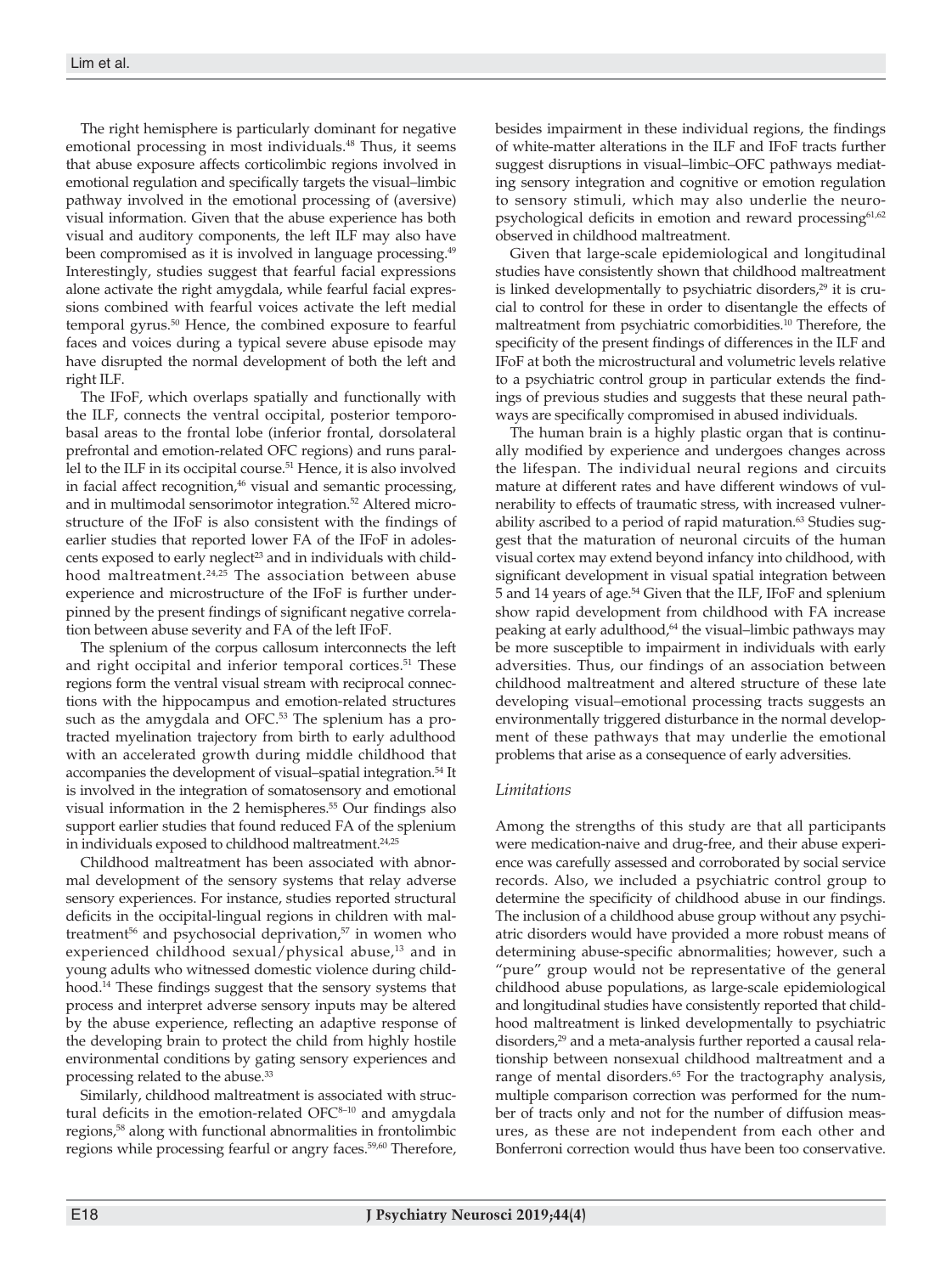It is unclear to what extent pubertal development, malnutrition, prenatal drug exposure and presence of current life stressors may have influenced the findings. The moderate sample size of the present study warrants replication in larger samples of youth in future studies. The SES measure used is limited, as it does not provide information on parents' income and education; however, youth often have difficulties reporting this information.<sup>42</sup> Although we recruited participants exposed to childhood physical abuse, it is unrealistic to separate physical abuse from typically co-occurring emotional abuse and neglect; hence, many participants in the abuse group also suffered from emotional abuse and neglect.36

## **Conclusion**

Using medication-naive, drug-free, carefully assessed ageand sex-matched groups of youth exposed to childhood abuse and psychiatric controls matched on psychiatric comorbidities, we found that childhood abuse is associated with altered microstructure of neural pathways connecting the OFC limbic, temporal and occipital visual regions. The abuse-specific abnormalities of the ILF and IFoF visual–limbic pathways may underlie the abnormal emotional regulation to sensory stimuli in victims of abuse.

**Acknowledgments:** L. Lim and H. Howells were supported by the Reta Lila Weston Trust for Medical Research and the Kids Company UK. L. Lim was also supported by the Lee Kong Chian School of Medicine, Nanyang Technological University Singapore Fellowship Grant (grant number L0491050). H. Howells was supported by the Wellcome Trust (grant number 103759/Z/14/Z). A. Simmons and K. Rubia received research support from the UK Department of Health via the National Institute for Health Research (NIHR) Biomedical Research Centre (BRC) for Mental Health at South London and the Maudsley NHS Foundation Trust and Institute of Psychiatry, Psychology and Neuroscience, King's College London. The views expressed are those of the authors and not necessarily those of the NHS, the NIHR or the Department of Health. The authors thank all the individuals who participated in this study and their families, as well as the staff of Kids Company London for their help with recruitment.

**Affiliations:** From the Department of Child & Adolescent Psychiatry, Institute of Psychiatry, Psychology & Neuroscience, King's College London, London, UK (Lim, Hart, Mirza, Rubia); the Lee Kong Chian School of Medicine, Imperial College – Nanyang Technological University Singapore, Singapore (Lim); the NatBrainLab, Department of Forensic and Neurodevelopmental Sciences, Institute of Psychiatry, Psychology & Neuroscience, King's College London, London, UK (Howells); and the Department of Neuroimaging, Institute of Psychiatry, Psychology & Neuroscience, King's College London, London, UK (Mehta, Simmons).

**Competing interests:** M. Mehta has acted as a consultant for Cambridge Cognition and Lundbeck and has received fees from Shire for contribution towards education. K. Mirza has received research and educational grants from GlaxoSmithKline and Shire pharmaceuticals; served on the advisory boards of Janssen, Eli Lilly and Shire pharmaceuticals; and received honoraria for speaking at conferences organized by Janssen, Eli Lilly and Shire pharmaceuticals. K. Rubia has received speaker's honoraria from Lilly and Shire. No other competing interests declared.

**Contributors:** L. Lim, H. Hart, M. Mehta, K. Mirza and K. Rubia designed the study. L. Lim, H. Hart and A. Simmons acquired the data, which L. Lim, H. Hart, H. Howells and K. Rubia analyzed. L. Lim and K. Rubia wrote the article, which all authors reviewed. All authors approved the final version to be published and can certify that no other individuals not listed as authors have made substantial contributions to the paper.

## **References**

- 1. Pechtel P, Pizzagalli DA. Effects of early life stress on cognitive and affective function: an integrated review of human literature. *Psychopharmacology (Berl)* 2011;214:55-70.
- 2. NSPCC. *Child abuse and neglect in the UK today*; 2012.
- Lim L, Hart H, Mehta MA, et al. Neural correlates of error processing in young people with a history of severe childhood abuse: an fMRI study. *Am J Psychiatry* 2015;172:892-900.
- De Bellis MD, Zisk A. The biological effects of childhood trauma. [vii.]. *Child Adolesc Psychiatr Clin N Am* 2014;23:185-222.
- Lim L, Hart H, Mehta MA, et al. Neurofunctional abnormalities during sustained attention in severe childhood abuse. *PLoS One* 2016;11:e0165547.
- 6. Green J, McLaughlin KA, Berglund PA, et al. Childhood adversities and adult psychiatric disorders in the national comorbidity survey replication i: associations with first onset of DSM-IV disorders. *Arch Gen Psychiatry* 2010;67:113-23.
- 7. Bremner JD, Vermetten E. Stress and development: behavioral and biological consequences. *Dev Psychopathol* 2001;13:473-89.
- 8. Edmiston EE, Wang F, Mazure CM, et al. Corticostriatal-limbic gray matter morphology in adolescents with self-reported exposure to childhood maltreatment. *Arch Pediatr Adolesc Med* 2011;165:1069-77.
- 9. Hodel AS, Hunt RH, Cowell RA, et al. Duration of early adversity and structural brain development in post-institutionalized adolescents. *Neuroimage* 2015;105:112-9.
- 10. Lim L, Radua J, Rubia K. Gray matter abnormalities in childhood maltreatment: a voxel-wise meta-analysis. *Am J Psychiatry* 2014;171:854-63.
- 11. De Bellis MD, Keshavan MS, Frustaci K, et al. Superior temporal gyrus volumes in maltreated children and adolescents with PTSD. *Biol Psychiatry* 2002;51:544-52.
- 12. Tomoda A, Sheu YS, Rabi K, et al. Exposure to parental verbal abuse is associated with increased gray matter volume in superior temporal gyrus. *Neuroimage* 2011;54(Suppl 1):S280-6.
- 13. Tomoda A, Navalta CP, Polcari A, et al. Childhood sexual abuse is associated with reduced gray matter volume in visual cortex of young women. *Biol Psychiatry* 2009;66:642-8.
- 14. Tomoda A, Polcari A, Anderson CM, et al. Reduced visual cortex gray matter volume and thickness in young adults who witnessed domestic violence during childhood. *PLoS One* 2012;7:e52528.
- Catani M, Bambini V. A model for social communication and language evolution and development (SCALED). *Curr Opin Neurobiol* 2014;28:165-71.
- 16. Fields RD. White matter in learning, cognition and psychiatric disorders. *Trends Neurosci* 2008;31:361-70.
- 17. Catani M. Diffusion tensor magnetic resonance imaging tractography in cognitive disorders. *Curr Opin Neurol* 2006;19:599-606.
- Beaulieu C. The basis of anisotropic water diffusion in the nervous system — a technical review. *NMR Biomed* 2002;15:435-55.
- 19. Catani M, Dell'Acqua F, Budisavljevic S, et al. Frontal networks in adults with autism spectrum disorder. *Brain* 2016;139:616-30.
- 20. Smith SM, Jenkinson M, Johansen-Berg H, et al. Tract-based spatial statistics: voxelwise analysis of multi-subject diffusion data. *Neuroimage* 2006;31:1487-505.
- 21. Jauregui-Huerta F, Ruvalcaba-Delgadillo Y, Gonzalez-Castañeda R, et al. Responses of glial cells to stress and glucocorticoids. *Curr Immunol Rev* 2010;6:195-204.
- 22. Walhovd KB, Westlye LT, Amlien I, et al. Consistent neuroanatomical age-related volume differences across multiple samples. *Neurobiol Aging* 2011;32:916-32.
- 23. Hanson J, Adluru N, Chung M, et al. Early neglect is associated with alterations in white matter integrity and cognitive functioning. *Child Dev* 2013;84:1566-78.
- 24. Huang H, Gundapuneedi T, Rao U. White matter disruptions in adolescents exposed to childhood maltreatment and vulnerability to psychopathology. *Neuropsychopharmacology* 2012;37:2693-701.
- 25. Frodl T, Carballedo A, Fagan AJ, et al. Effects of early-life adversity on white matter diffusivity changes in patients at risk for major depression. *J Psychiatry Neurosci* 2012;37:37-45.